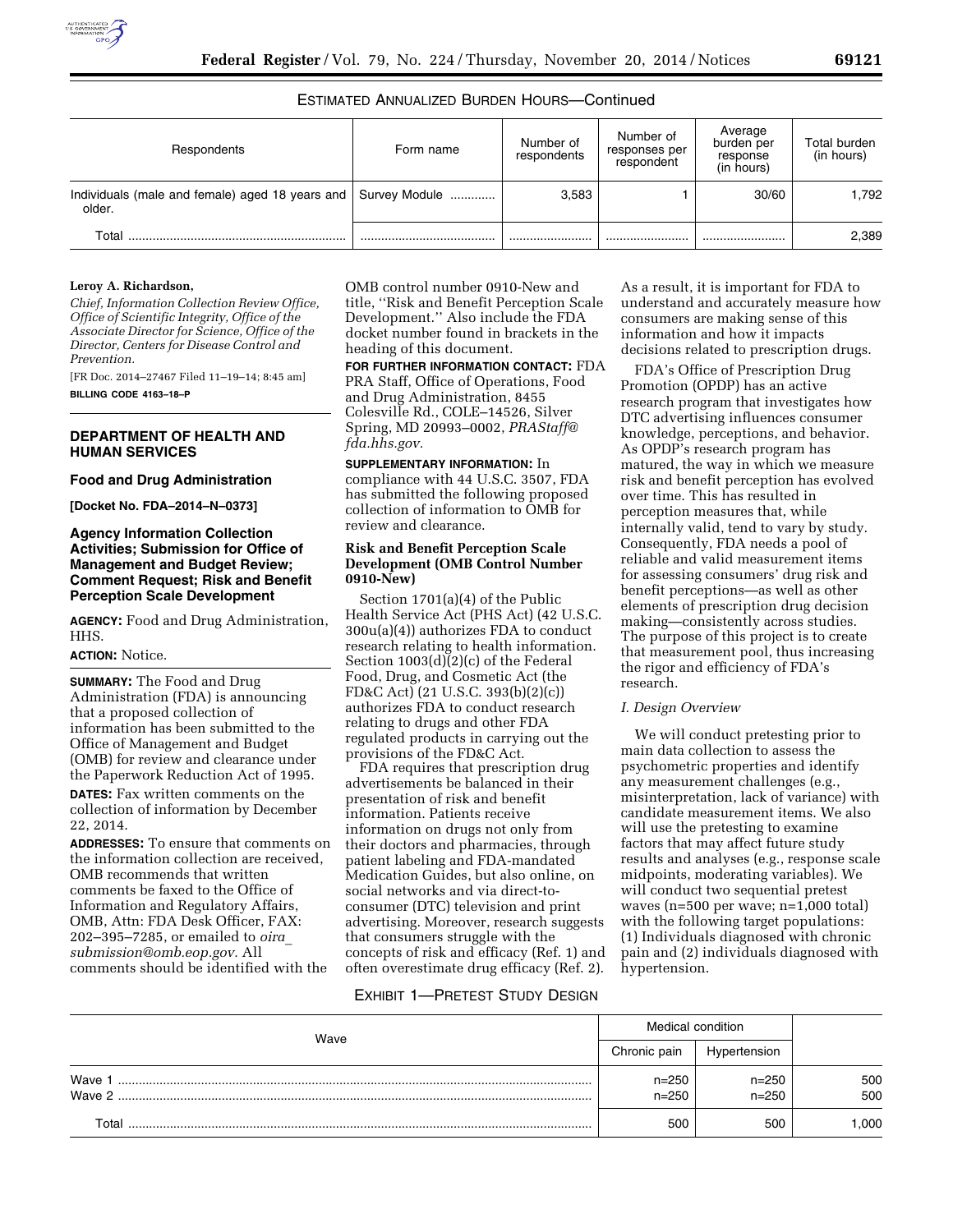In the main study phase, we will conduct four sequential waves of iterative testing to fully assess the measurement properties of the candidate items and create the final pool of measurements. We will conduct

the first two waves of the main study with members of the target populations (hypertension and chronic pain) to refine the measurement items for those groups and the second two waves with members of the general population who do not have the target health conditions to determine if measurement reliability and validity change when the advertised drug addresses a condition that study participants do not have (n=2,500 per wave; n=10,000).

# EXHIBIT 2—ITERATIVE TESTING DESIGN—ILLNESS POPULATION SAMPLE

| Chronic pain ad |                         |                        |                        |           | Hypertension ad |                      |                        |                        |           |  |
|-----------------|-------------------------|------------------------|------------------------|-----------|-----------------|----------------------|------------------------|------------------------|-----------|--|
| Ad type         | Drug risk<br>level      | Drug benefit level     |                        |           |                 | Drug risk            | Drug benefit level     |                        |           |  |
|                 |                         | High                   | Low                    | Control   | Ad type         | level                | High                   | Low                    | Control   |  |
| Wave 1          |                         |                        |                        |           |                 |                      |                        |                        |           |  |
| Print           | <b>High </b><br>Low<br> | $n = 125$<br>$n = 125$ | $n = 125$<br>$n = 125$ | $n = 125$ | Print           | <b>High </b><br>Low  | $n = 125$<br>$n = 125$ | $n = 125$<br>$n = 125$ | $n = 125$ |  |
| Television<br>. | <b>High </b><br>Low     | $n = 125$<br>$n = 125$ | $n = 125$<br>$n = 125$ | $n = 125$ | Television      | High<br>Low          | $n = 125$<br>$n = 125$ | $n = 125$<br>$n = 125$ | $n = 125$ |  |
| Wave 2          |                         |                        |                        |           |                 |                      |                        |                        |           |  |
| Print           | <b>High </b><br>Low     | $n = 125$<br>$n = 125$ | $n = 125$<br>$n = 125$ | $n = 125$ | Print           | High<br>Low          | $n = 125$<br>$n = 125$ | $n = 125$<br>$n = 125$ | $n = 125$ |  |
| Television<br>  | High<br>Low<br>         | $n = 125$<br>$n = 125$ | $n = 125$<br>$n = 125$ | $n = 125$ | Television      | High<br><br>Low<br>. | $n = 125$<br>$n = 125$ | $n = 125$<br>$n = 125$ | $n = 125$ |  |

# EXHIBIT 3—ITERATIVE TESTING DESIGN—GENERAL POPULATION SAMPLE

| Chronic pain ad          |                                            |                                                  |                                                  |                        | Hypertension ad     |                                        |                                                  |                                                  |                        |  |
|--------------------------|--------------------------------------------|--------------------------------------------------|--------------------------------------------------|------------------------|---------------------|----------------------------------------|--------------------------------------------------|--------------------------------------------------|------------------------|--|
| Ad type                  | Drug risk<br>level                         | Drug benefit level                               |                                                  |                        |                     | Drug risk                              | Drug benefit level                               |                                                  |                        |  |
|                          |                                            | High                                             | Low                                              | Control                | Ad type             | level                                  | High                                             | Low                                              | Control                |  |
| Wave 3                   |                                            |                                                  |                                                  |                        |                     |                                        |                                                  |                                                  |                        |  |
| Print<br>Television      | <b>High </b><br>Low<br>High<br>Low         | $n = 125$<br>$n = 125$<br>$n = 125$<br>$n = 125$ | $n = 125$<br>$n = 125$<br>$n = 125$<br>$n = 125$ | $n = 125$<br>$n = 125$ | Print<br>Television | High<br>Low<br>High<br>Low             | $n = 125$<br>$n = 125$<br>$n = 125$<br>$n = 125$ | $n = 125$<br>$n = 125$<br>$n = 125$<br>$n = 125$ | $n = 125$<br>$n = 125$ |  |
| Wave 4                   |                                            |                                                  |                                                  |                        |                     |                                        |                                                  |                                                  |                        |  |
| Print<br>Television<br>. | High<br>Low<br><br><b>High </b><br>Low<br> | $n = 125$<br>$n = 125$<br>$n = 125$<br>$n = 125$ | $n = 125$<br>$n = 125$<br>$n = 125$<br>$n = 125$ | $n = 125$<br>$n = 125$ | Print<br>Television | <b>High </b><br>Low<br>High<br>Low<br> | $n = 125$<br>$n = 125$<br>$n = 125$<br>$n = 125$ | $n = 125$<br>$n = 125$<br>$n = 125$<br>$n = 125$ | $n = 125$<br>$n = 125$ |  |

### *II. Procedure*

# A. Pretests

Each participant will be randomly assigned to view either a print ad or a television ad for a fictitious prescription drug indicated to treat chronic pain or hypertension and will be asked to complete a brief online survey assessing their benefit/risk perceptions, intentions, and attitudes toward the drug. Based on the pretest findings, we will revise and remove candidate items prior to full-scale testing.

#### B. Main Study

Each participant will be randomly assigned to view either a print or television ad for a fictitious prescription drug for hypertension or chronic pain and will be asked to complete a brief

online survey assessing their benefit/ risk perceptions, intentions, and attitudes toward the drug. In the first two main study waves, participants will view an ad that matches the sample's medical condition (chronic pain or hypertension). In the final two main study waves, participants will be randomly assigned to view either the chronic pain stimuli or the high blood pressure stimuli.

The entire procedure is expected to last approximately 30 minutes. This will be a one-time (rather than annual) information collection. Note: The survey length has changed from 20 minutes to 30 minutes since the 60-day notice was published. This is because cognitive interviews did not result in as much reduction in question numbers as

originally expected. As this is a measurement validation study, it is important to include enough items on the questionnaire for sufficient comparison in order to identify those that perform the best. We have explained this change in survey length in responses to comments and have factored it in to the estimated burden.

In the **Federal Register** of April 21, 2014 (79 FR 22143), FDA published a 60-day notice requesting public comment on the proposed collection of information. One comment was received from the company Eli Lilly, Inc. We respond to the points in Lilly's comment below.

(Comment 1) ''Lilly seeks further clarity to better understand how FDA intends to apply the risk and benefit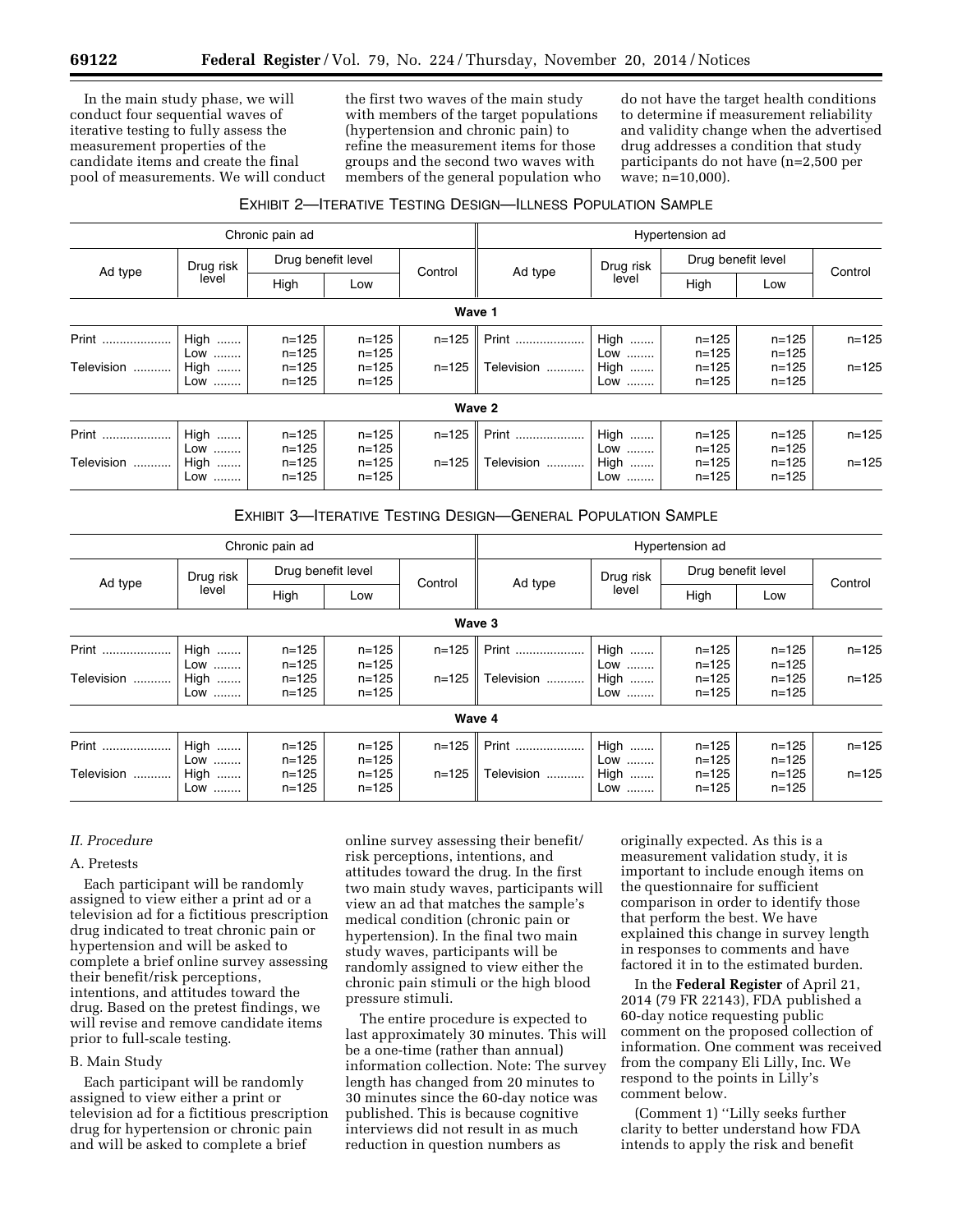measurement items being developed through this study. FDA suggests in the **Federal Register** notice that the measurement items would be only used to enhance future FDA research initiatives; however, the precise nature and purpose of such planned research is unclear. Lilly suggests that any intended use of the measurement items to evaluate the effectiveness of drug advertising disseminated by industry would be inappropriate and beyond the jurisdiction and authorities granted to FDA.''

(Response) Section 1701(a)(4) of the Public Health Service Act (42 U.S.C. 300u(a)(4)) authorizes FDA to conduct research relating to health information. Section 903(d)(2)(C) of the FD&C Act (21 U.S.C. 393(d)(2)(C)) authorizes FDA to conduct research relating to drugs and other FDA-regulated products in carrying out the provisions of the FD&C Act. We believe that these statutes provide a broad authority for FDA to conduct research related to prescription drug promotion as described in the information collection request. As already explained in the information collection request, the nature and purpose of this research is ''to understand and accurately measure how consumers are making sense of this information and how it impacts decisions related to prescription drugs.'' We believe that this research is crucial in ensuring that consumers are receiving prescription drug information that is truthful and nonmisleading, and that prescription drugs are not being misbranded. FDA expects that any other purpose of this research will become clear only upon its completion, and FDA intends to make the research results and the final scale publiclyavailable.

(Comment 2) ''Although FDA intends to narrow the pool of survey questions during the pretesting stage of the research, we have concerns that the current questionnaire is extremely cumbersome and would likely exceed 20 minutes to complete. Further, based on the currently designed instrument, it is questionable whether in fact FDA would have success in respondents' fully completing the survey.''

(Response) Since the submission of the 60-day notice, the cognitive interviews have been completed (OMB control number 0910–0695). We did not reduce the number of items as much as expected based on those interviews. Thus, we are recommending changing the questionnaire to 30-minutes in length, and burden estimates have been calculated accordingly. Even so, no respondent would ever answer the full list of questions provided in the 60-day

notice; instead, the full questionnaire is the pool of items from which the questionnaire will be developed. We will test subsets of these candidate items using a form A/form B approach so that no respondent ever answers more than a 30-minute survey. In addition, some items may only be tested on one pretest and not the other or in one wave of a survey. No respondent would ever see all of these questions.

We take the survey length very seriously. We will be conducting two rounds of pretesting to refine the questionnaire and reduce the number of items, resulting in 30-minute (or shorter) questionnaires for the pretests and main study. We are sensitive to issues regarding respondent fatigue and its impact upon completion rates. We have employed similar online surveys on several previous studies, and we have obtained high completion rates, typically 90 percent or higher. For example, on a recent study entitled ''Experimental Study: Examination of Corrective Direct-to-Consumer Television Advertising'' (OMB control number 0910–0737), we had a pool of 1,071 eligible respondents and only 14 of those respondents failed to complete the survey. We anticipate that the completion rate for this study will be similar.

(Comment 3) ''In general, specific questions proposed in the draft questionnaire may be unanswerable by the respondent if not addressed specifically in the test stimulus. For example, Q23 ''How long will Drug X/ Drug Y's negative side effects last once they begin?'' If the duration of a drug's side effects is not communicated in the stimulus, data captured would be purely speculative on the part of the consumer, especially without inclusion of a ''don't know or no opinion'' option for the respondent.

(Response) Respondents will be exposed to information about the drug's indication and side effects in the ad and will then be asked to provide their perceptions of the drug's effectiveness and risk profiles. The questions are not intended to measure factual knowledge about the fictitious drug. By definition, one's perception is a subjective assessment and thus, does not need to be tied directly to a verbatim statement in the advertisement. Whether or not participants are forming perceptions about other attributes of the drug, such as how long side effects last, is an empirical question and the purpose of this study. Refining the questions, such as adding a ''don't know'' option, will be further addressed by pretesting.

(Comment 4) ''In addition to the redundant and overlapping questions, several proposed questions appear to be unanswerable. The drafted questionnaire creates a high burden in complexity and time for the consumer and may cause significant respondent fatigue that could result in unreliable or incomplete data collection. Given these significant design issues related to the draft study questionnaire, Lilly suggests that FDA provide further details on how the questions in the draft questionnaire will be narrowed from the pretest stage to the iterative stage of the research and further evaluate the burden and likelihood to complete for the iterative testing stage.''

(Response) The pool of questions will be narrowed and refined through two methods. The first method involved cognitive testing of draft measures (for a full discussion of the cognitive interviews, see OMB control number 0910–0695). The goal of the cognitive interviews was to refine and narrow the measurement pool that will be subsequently pretested and then tested in an experimental study. The second method will involve iterative testing and analysis of draft measures to establish scale reliability and internal validity using survey methods. For a full discussion of the pretesting and experimental study, see Section I, Design and Section II, Procedure.

(Comment 5) ''Additionally, it is not clear why some batteries of questions, such as those questions under the validity testing section (Q63–Q77) are included. These questions do not seem aligned with the research objective.''

(Response) These items are included for the purpose of testing the convergent validity of the other items in our item pool (measures or risk and benefit perceptions). The items in Q63–Q77 come from the previously validated Beliefs about Medicines Questionnaire (BMQ) (Ref. 3). As an example, if the benefit perception items perform as intended, they should be highly correlated with positive beliefs about medicines, as measured by the BMQ scale.

(Comment 6) ''Finally, questions 78– 82 seem better placed in a battery of questions for the screening or consumer selection phase.''

(Response) We believe that the constructs captured by questions 78–82 may moderate the relationship between ad content and respondents' risk and benefit perceptions. We include them on the survey to keep the screener as short as possible, which reduces the burden on individuals who ultimately do not qualify for the study. They will not be used for screening as we do not plan to include or exclude any